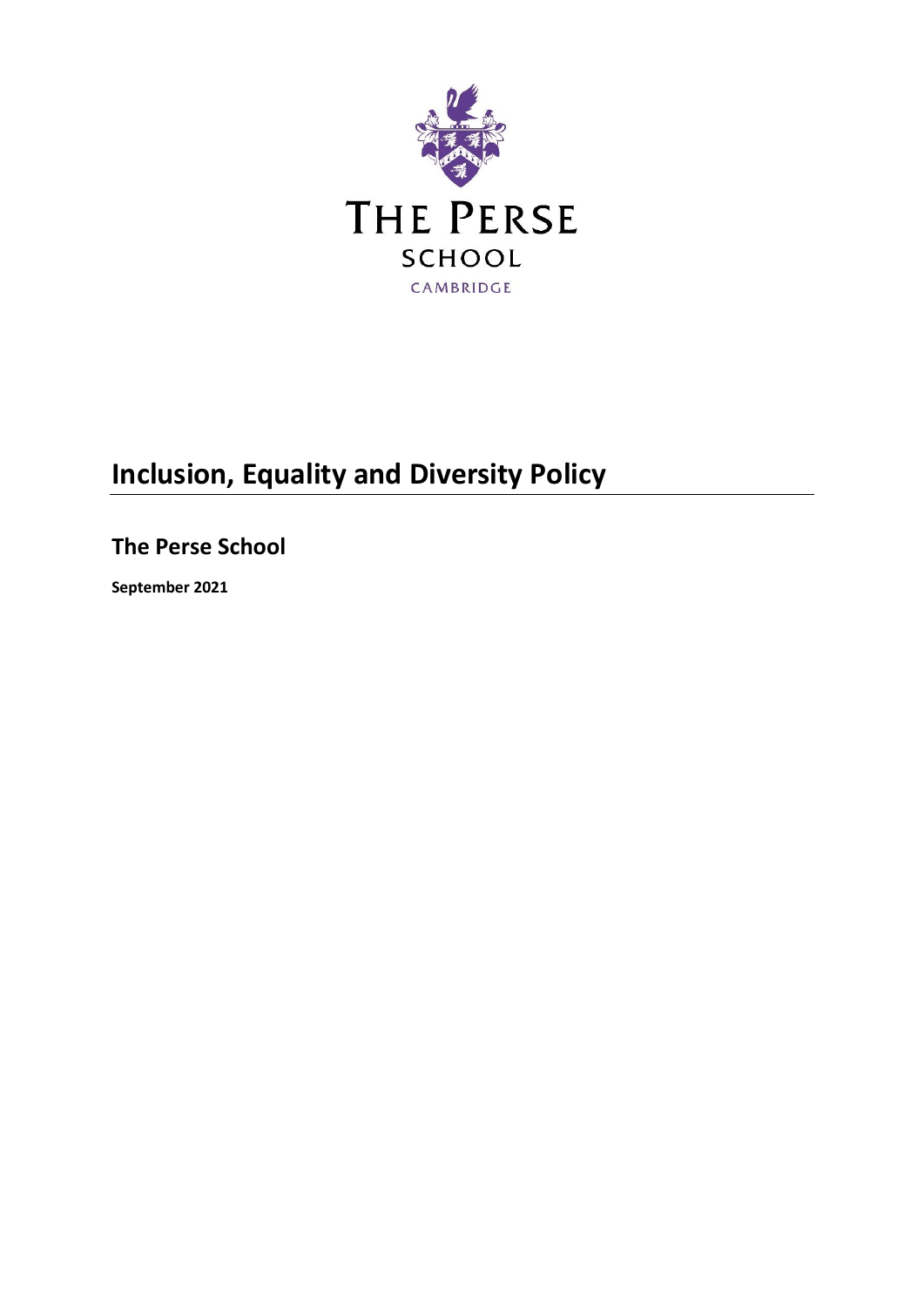# Contents

| 1.                                                                        |      |                                                               |  |  |
|---------------------------------------------------------------------------|------|---------------------------------------------------------------|--|--|
| 2.                                                                        |      |                                                               |  |  |
| 3.                                                                        |      |                                                               |  |  |
| 4.                                                                        |      |                                                               |  |  |
| 5.                                                                        |      |                                                               |  |  |
|                                                                           | 5.1. |                                                               |  |  |
|                                                                           | 5.2. |                                                               |  |  |
|                                                                           | 5.3. |                                                               |  |  |
|                                                                           | 5.4. |                                                               |  |  |
| 6.                                                                        |      |                                                               |  |  |
| 7 <sub>1</sub>                                                            |      |                                                               |  |  |
|                                                                           | 7.1. |                                                               |  |  |
|                                                                           | 7.2. |                                                               |  |  |
|                                                                           | 7.3. |                                                               |  |  |
|                                                                           | 7.4. |                                                               |  |  |
|                                                                           | 7.5. |                                                               |  |  |
| 8.                                                                        |      |                                                               |  |  |
|                                                                           | 8.1. |                                                               |  |  |
|                                                                           | 8.2. |                                                               |  |  |
|                                                                           | 8.3. |                                                               |  |  |
|                                                                           | 8.4. |                                                               |  |  |
| 9.                                                                        |      |                                                               |  |  |
|                                                                           | 9.1. | Recruitment and selection, promotion and access to training 5 |  |  |
| 10.                                                                       |      |                                                               |  |  |
| 11.                                                                       |      |                                                               |  |  |
| 12.                                                                       |      |                                                               |  |  |
| 13.                                                                       |      |                                                               |  |  |
| 14.                                                                       |      |                                                               |  |  |
| 15.                                                                       |      |                                                               |  |  |
|                                                                           |      |                                                               |  |  |
| Appendix 2 - Examples of how schools can promote equality and diversity 9 |      |                                                               |  |  |
|                                                                           |      |                                                               |  |  |
|                                                                           |      |                                                               |  |  |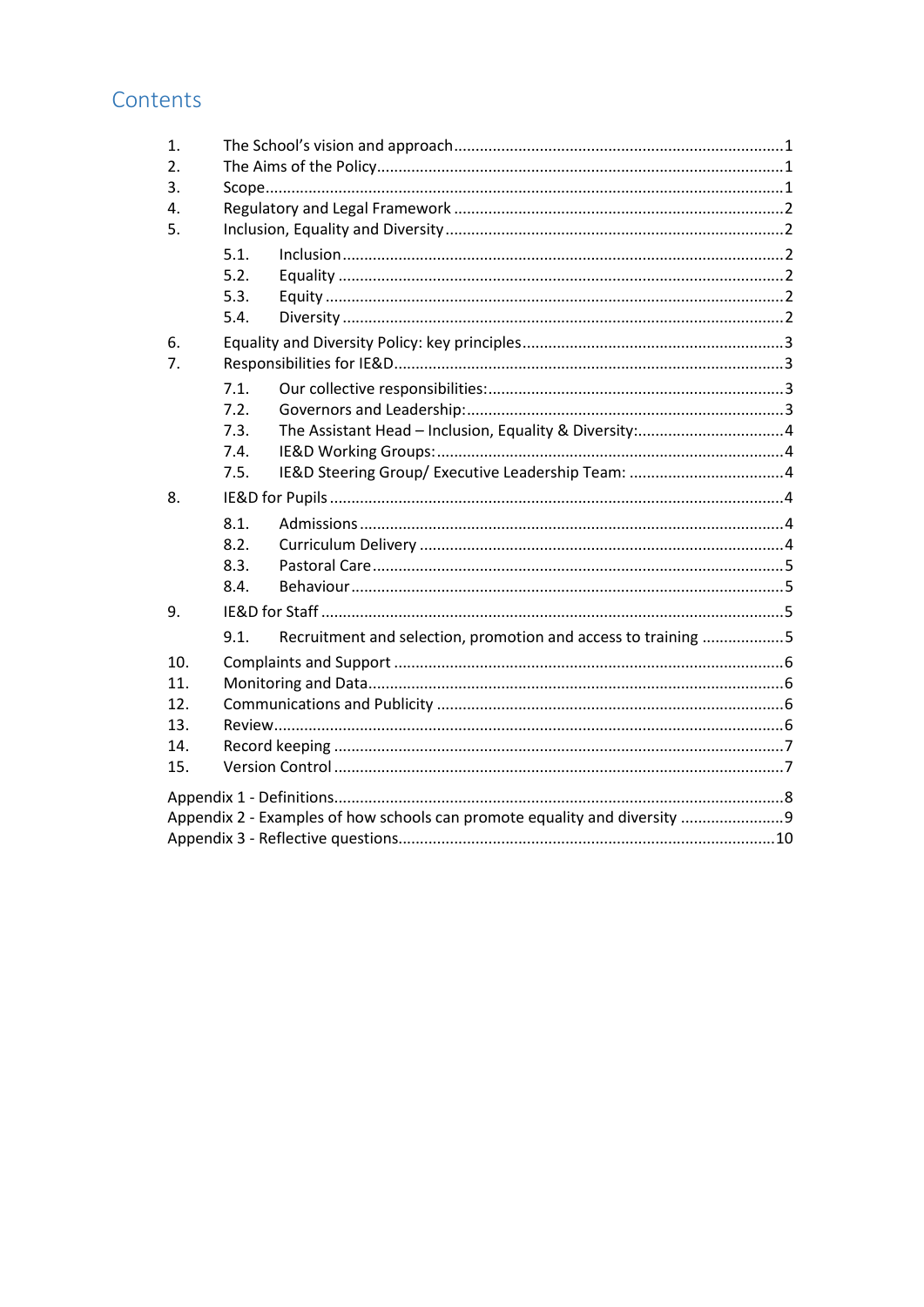## <span id="page-2-0"></span>**1. The School's vision and approach**

The Perse School is proactively committed to creating a stimulating teaching, learning and working environment that values diversity, mutual respect, and one another. We strive to create and maintain an environment of inclusion, equality, and diversity **(IE&D)** in all aspects of our community life.

We value diversity across all the dimensions of difference so that pupils and staff can flourish and achieve their full potential in an environment where there is no place for discrimination. We believe that diversity enriches our individual and collective experience, performance and achievement and is integral to living our school values of developing intellectual curiosity and respecting one another and the environment.

We seek to reflect inclusion by welcoming pupils and staff from all backgrounds. We will aim to continually develop inclusive practice to provide a culture of belonging in which all pupils and staff feel authentic in their work and learning.

To demonstrate our commitment to IE&D and recognise that we have a joint responsibility for creating an inclusive culture, the School will establish working groups to address areas of development. Membership will constitute staff, current pupils, alumni, governors and parents. Flowing from the work of these groups, work-streams will focus on specific development of curriculum, pastoral care, training and representation.

In this policy, The Perse School comprises of The Perse Pelican Nursery and Pre Preparatory School including the EYFS setting, the Perse Prep School and the Perse Upper School.

### <span id="page-2-1"></span>**2. The Aims of the Policy**

- Continue to create an inclusive school community where diversity is celebrated and everyone is valued and respected.
- Be at the forefront of inclusion, equality & diversity access, participation and understanding.
- Effectively integrate inclusion, equality and diversity into all areas of our collective learning including; our strategies, policies, academic and co-curriculum, teaching delivery, assessment methods, pastoral care, admissions, recruitment, training and engagement with families and carers.
- Develop proactive appreciation of inclusion, equality and diversity as an institutional strength.
- Fulfil our legal obligations to pupils and staff.

#### <span id="page-2-2"></span>**3. Scope**

This policy applies to all members of our school and should be read in conjunction with the following policies:

- Admissions Policy
- Anti-bullying Policy
- Behaviour and Discipline Policy
- Complaints Policy
- Curriculum Policy
- Dignity at Work Policy
- Disabilities Policy
- Equal Treatment Policy (pupils)
- Learning Difficulties Policy
- Online Safety Policy
- Relationships Education and Relationships and Sexual Education Policy
- Safeguarding and Child Protection Policy
- Code of Conduct for Staff
- Whistleblowing Policy
- Recruitment Selection Disclosure Policy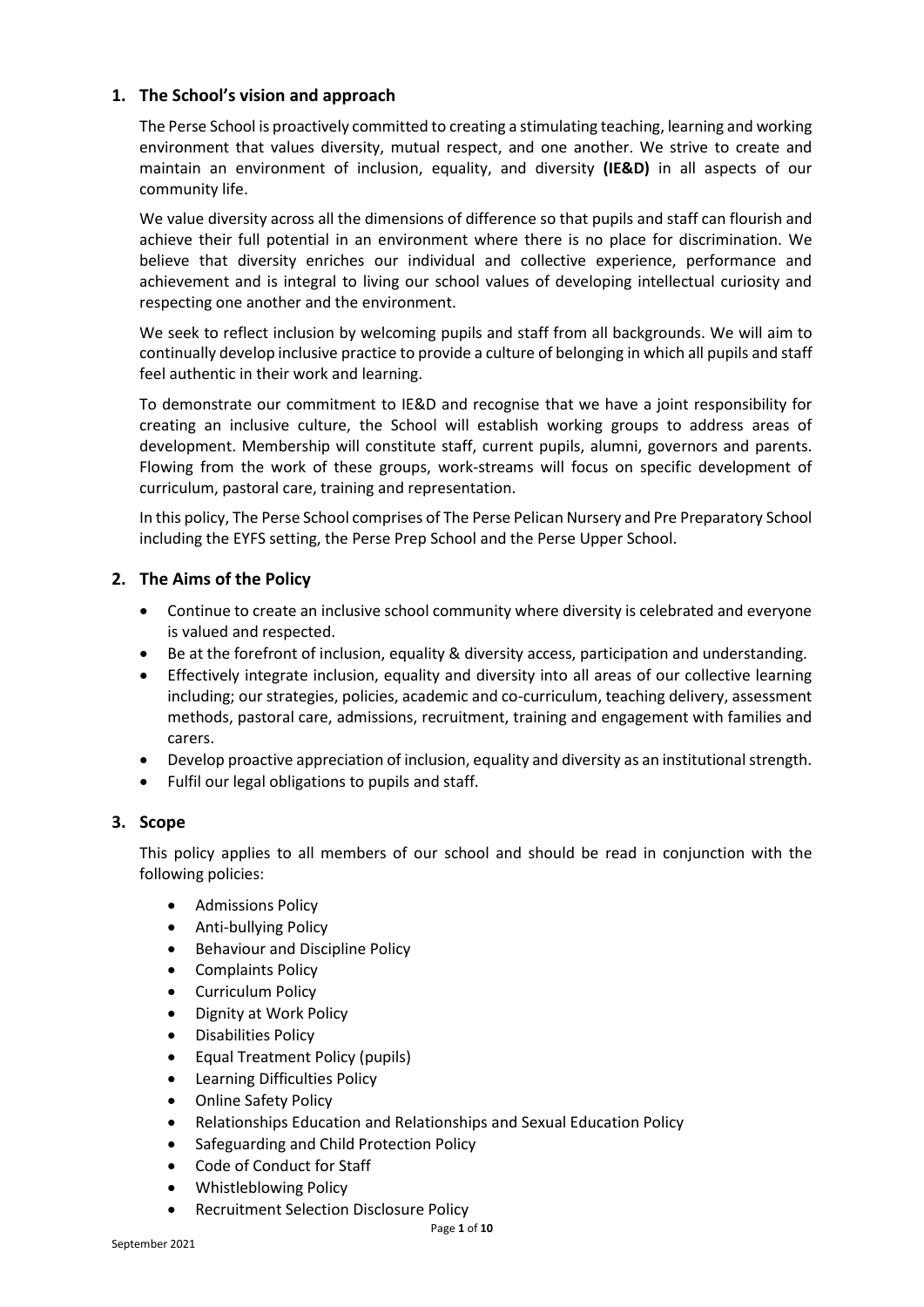Risk Assessment Policy for Pupil Welfare

All School policies and practices will conform to the principle of equal opportunities. Equality Analysis will be routinely undertaken when developing new policies, reviewing existing ones and we seek to embed this practice into all areas of our collective work.

### <span id="page-3-0"></span>**4. Regulatory and Legal Framework**

This policy has been prepared with reference to the schools obligations under The Education (Independent Schools Standards) Regulations 2014. We work together with our pupils, alumni, families, carers, staff, Governors and external agencies to ensure that inclusion and equality is embedded into our daily life. Several stakeholders were involved in the formulation of this policy.

We are committed to meeting the statutory duties of the Equality Act 2010. The Act provides a modern and accessible framework of discrimination law which protects individuals from unfair treatment and promotes a fair and more equal society. This policy includes information about how we will comply with our duties and provides guidance about our approach to promoting equality and diversity. We recognise that these duties also reflect international human rights standards as expressed in the United Nations Convention on the Rights of the Child, the United Nations Convention on the Rights of People with Disabilities, and the Human Rights Act 1998. In addition, we have consulted the Independent School Standards Regulations 2014 and KCSIE 2021 and the Ofsted review into School Sex Abuse 2021.

### <span id="page-3-2"></span><span id="page-3-1"></span>**5. Inclusion, Equality and Diversity**

- **5.1. Inclusion** is the culture in which a diverse mix of people can come to work or school, feel comfortable and confident to be themselves, work and learn in a way that enables them and delivers professional / educational needs. Inclusion aims to ensure that everyone feels valued and importantly, adds value.
- <span id="page-3-3"></span>**5.2. Equality** is about creating a fairer society, where everyone can take part and where everyone can reach their full potential. Equality of opportunity has a legal framework to ensure protected groups are not discriminated against.
- <span id="page-3-4"></span>**5.3. Equity** recognises that each person has different circumstances and allocates resources and opportunities needed to reach an equal outcome.
- <span id="page-3-5"></span>**5.4. Diversity** is about recognising and valuing difference, where everyone is respected for who they are.

We are committed to the principle of equal opportunities that opposes discrimination on the basis of the following protected characteristics:

- sex
- sexual orientation
- marital or civil partnership status
- gender reassignment
- race
- religion or beliefs
- pregnancy and maternity
- disability
- age

We will take all reasonable steps within our power to ensure that all members of the community are treated equally and fairly.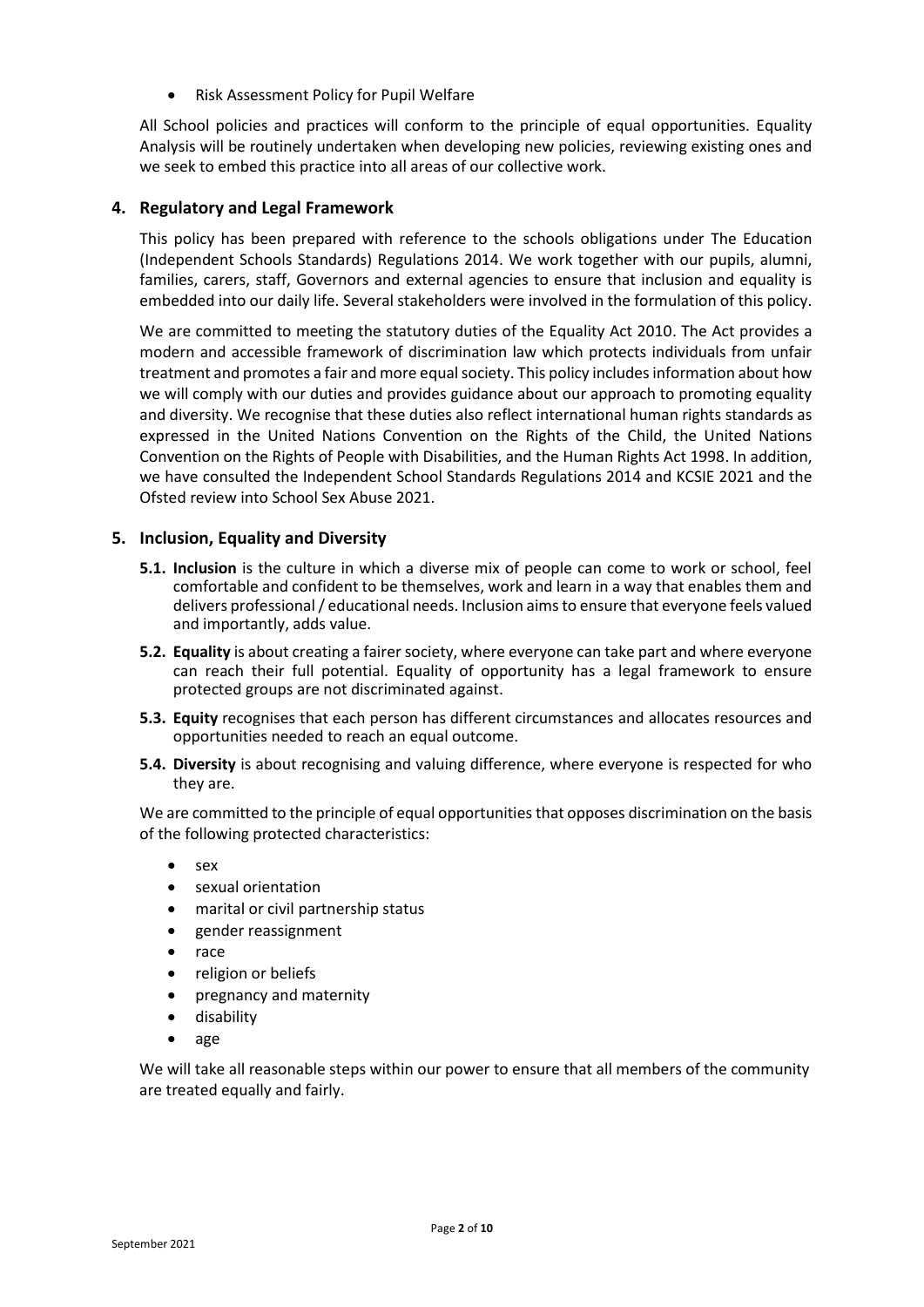# <span id="page-4-0"></span>**6. Equality and Diversity Policy: key principles**

Our approach to equality and diversity is based on the following key principles:

- **All people are of equal value**. However, this does not mean we treat everyone the same, sometimes we will need to acknowledge difference so that all of our people have the same opportunities and outcomes as others.
- **We recognise, respect and value difference and understand that diversity is a strength.** We take account of differences and strive to remove barriers and disadvantages which people may face, in relation to the protected characteristics. We believe that diversity is a strength, which should be respected and celebrated by all those who learn, teach, work and visit The Perse.
- **We foster positive attitudes and relationships.** We actively promote positive attitudes and mutual respect between groups and communities different from each other, in line with our school value to respect one another and the environment.
- **We foster a shared sense of inclusion and belonging.** We want all members of our school community to feel a sense of belonging within the school and wider community and to feel that they are respected and able to participate fully in school life.
- **We observe good equalities practice for our staff.** We ensure that policies and procedures benefit all employees and potential employees in all aspects of their work, including in recruitment and promotion, and in continuing professional development and working conditions.
- **We work to raise standards for all learners, especially the most vulnerable.** We believe that improving the quality of education for the most vulnerable groups of pupils raises standards across the whole school.
- **Challenging negative prejudice and stereotyping.** We challenge and report incidents of prejudice-based bullying, for example racist, sexist, homophobic or bullying of people because of a disability. We will also challenge other stereotypes and discrimination and bullying that arise from them.

# <span id="page-4-1"></span>**7. Responsibilities for IE&D**

We all have a responsibility to act in accordance with this policy. Every member of our community is to be respected and respect others. This includes volunteers and those working on contractual basis.

# <span id="page-4-2"></span>**7.1. Our collective responsibilities:**

- To equally take responsibility for ensuring we have a community where all are valued and respected. This includes feeling comfortable and supporting others to express views openly and constructively.
- To develop a culture of being active bystanders by respectfully speaking out, or reporting any form of discrimination, unfair treatment, bullying or harassment without assuming that someone else will speak up.
- Appropriately challenging any form of behaviour which disrespects areas of difference.
- To be familiar with this policy and act in accordance with its aims.

# <span id="page-4-3"></span>**7.2. Governors and Leadership:**

- To take overall responsibility for the implementation and promotion of the policy, making sure that all pupils and staff are aware of their responsibilities and are given appropriate training and support.
- To provide visible leadership on inclusion, equality, and diversity, and lead by example.
- Take a lead role in the self-evaluation procedures and staff development for inclusion, equality, and diversity.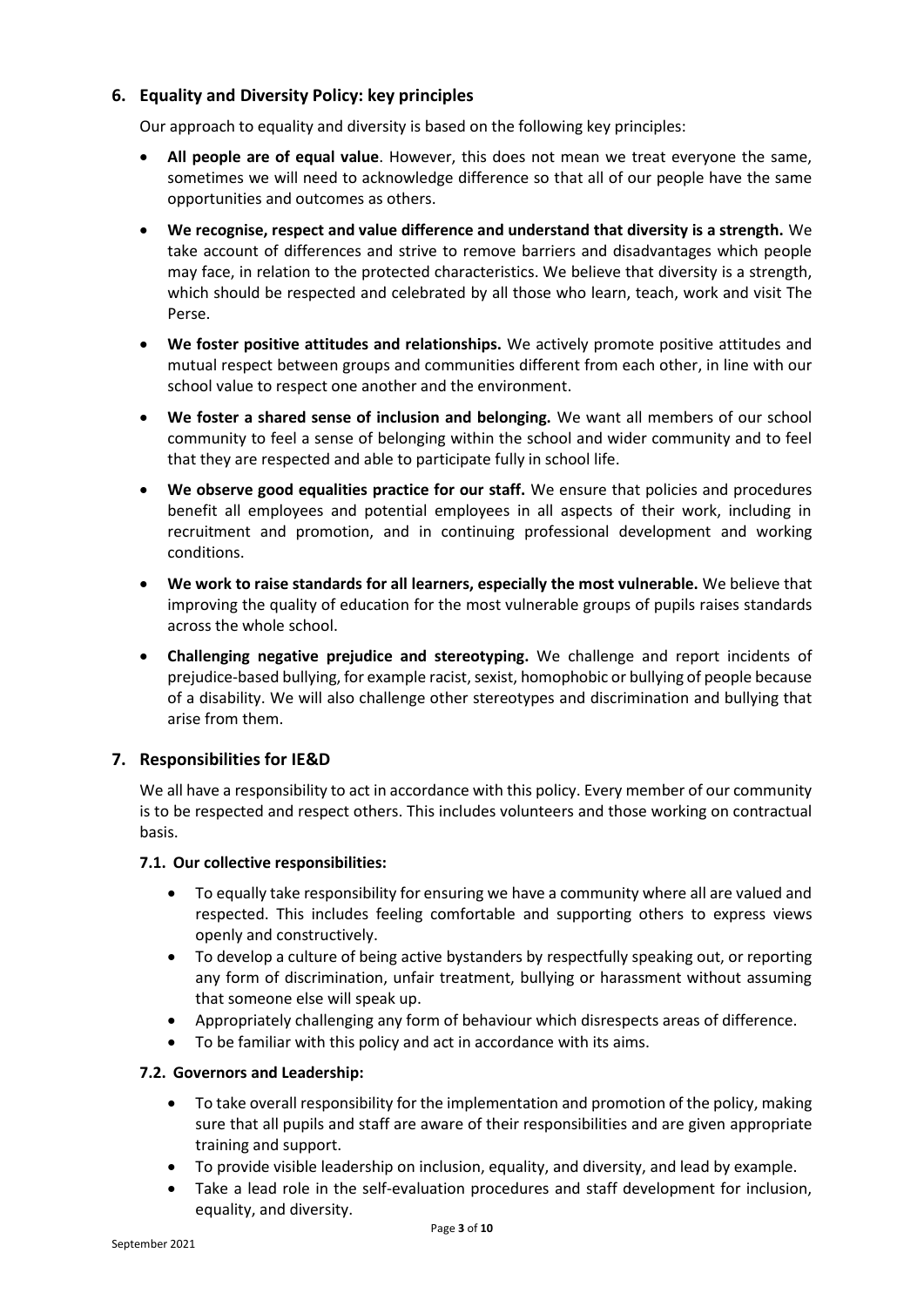- Collect information and monitor it for our IE&D development which may include considering admissions, attainment, attendance, exclusion, awards, participation and progression.
- Support the delivery of the IE&D Development Plan which sets out the actions in support of this policy.
- Promote this policy to all pupils, staff, parents, carers and other stakeholders in the wider community.

#### <span id="page-5-0"></span>**7.3. The Assistant Head – Inclusion, Equality & Diversity:**

- Will develop and maintain up to date knowledge of IE&D and best practice.
- Will co-ordinate the implementation of the IE&D policy.
- Will lead and coordinate IE&D work across the 3-18 schools.
- Will take ownership of IE&D, advocate this policy and support the work in the IE&D Development Plan.
- Will have responsibility for monitoring and reviewing the effective operation of the policy and work with the Director of Human Resources to make any recommendations for change to the policy.

#### <span id="page-5-1"></span>**7.4. IE&D Working Groups:**

 Will promote, encourage and monitor IE&D across the School by providing strategic direction, leadership and support in accordance with its Terms of Reference.

#### <span id="page-5-2"></span>**7.5. IE&D Steering Group/ Executive Leadership Team:**

 Will ensure that IE&D recommendations and actions, are effectively implemented and reviewed across all areas of the 3-18 school.

#### <span id="page-5-3"></span>**8. IE&D for Pupils**

This policy celebrates and recognises the work that The Perse is undertaking to promote inclusion, equality & diversity through all aspects of learning. The Perse seeks to develop a pupil community of people who:

- show respect for others who seek to better understand different beliefs and cultures;
- are developing informed, ethical views of complex issues;
- know why discrimination is unacceptable and how to challenge it; and
- understand the importance of celebrating diversity and promoting equality.

All pupils will be treated with equity and where necessary, positive action will be implemented to include pupils of minority groups, support and guidance will therefore be commensurate with need.

#### <span id="page-5-4"></span>**8.1. Admissions**

The Perse will seek to identify inclusion deficits by monitoring the profile of pupil admissions at all entry points and identifying the nature and cause of under-representation related to pupil intake. The Perse will ensure communications appeal to a wide breadth of pupils and families and seek to develop excellent liaison and support for incoming pupils through equality assessment.

The Perse offers bursaries to ensure the needs of pupils are met and in recognition of our commitment to widening participation.

#### <span id="page-5-5"></span>**8.2. Curriculum Delivery**

The Perse is committed to the review and implementation of a curriculum that continually reviews and embeds a critical lens with respect to content and delivery of academic courses. Where possible, the curriculum will promote inclusion, equality & diversity, including by incorporating a diversity of content which has regard to the protected characteristics under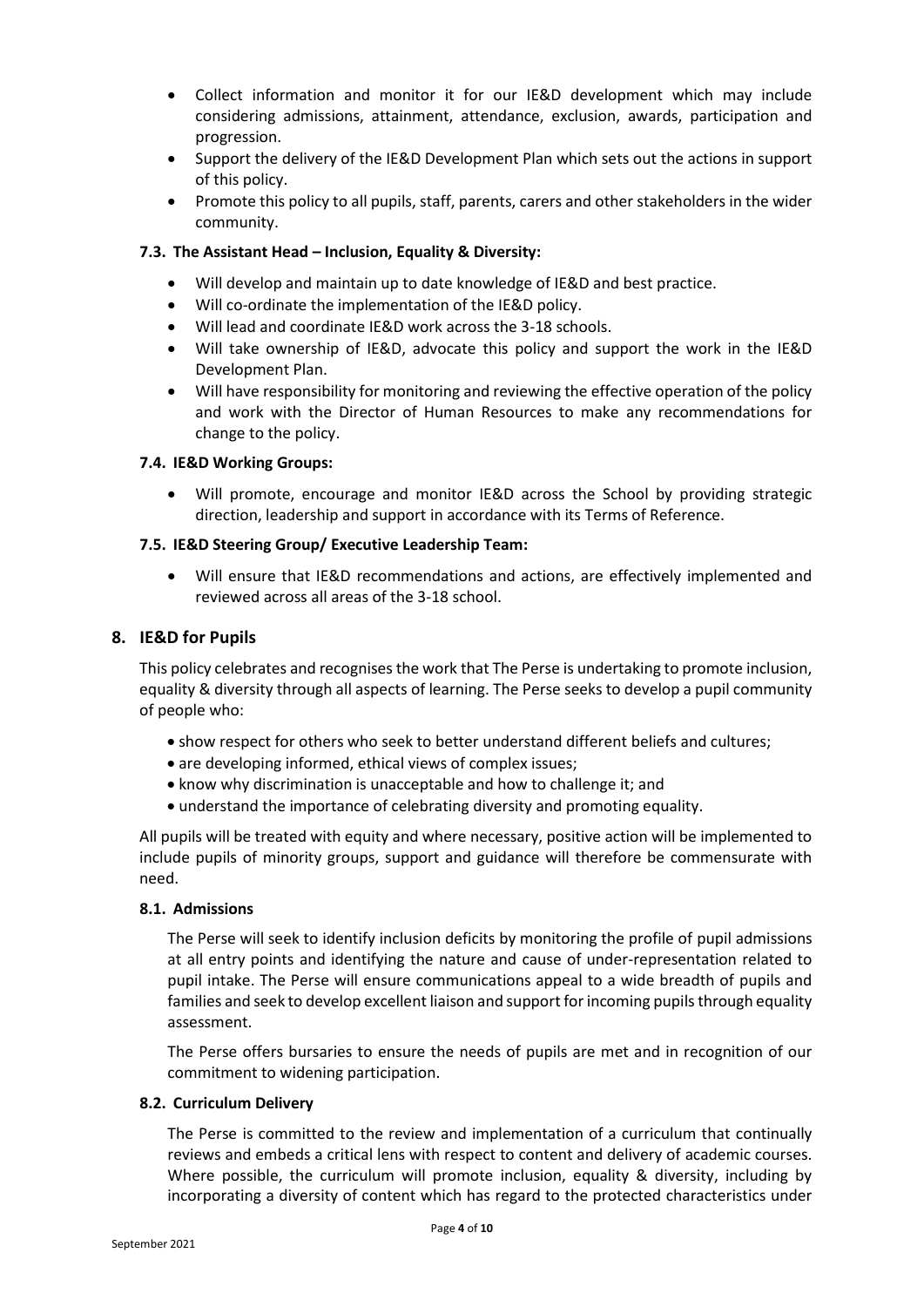the equality Act 2010. Pedagogy will be holistic and engaged, to ensure inclusion of all pupils. The curriculum and co-curriculum will seek to prepare pupils for a global multi-cultural society by the use of equality analysis in curriculum and co-curricular development. Data may be used to measure outcomes and progression of pupils across a number of diversity measures.

### <span id="page-6-0"></span>**8.3. Pastoral Care**

The Perse will make every effort to support pupils who experience difficulties in learning, social inclusion or other aspects of their lives at school. The Perse will seek to implement and develop equality analysis into its pastoral care, recognising that some pupils may have to deal with barriers to inclusion and learning which are related to protected characteristics. Staff training, cultural awareness and liaison with parents will be paramount in delivering effective pastoral care. The Emotional Wellbeing and PSHE curriculum will be continually reviewed to ensure that pastoral education is up to date and relevant.

### <span id="page-6-1"></span>**8.4. Behaviour**

Pupils are expected to behave in line with the School value to respect one another. Staff will set a positive example by role-modelling these expectations. Any incidents of harassment, bullying or misconduct relating to issues of inclusion, equality & diversity will be dealt with by a combined approach of education and sanction in accordance with the School's *Behaviour and Discipline policy*, *Upper School Rules*, *Prep School Expectations* and the *Code of Pelican Behaviour*. Reasonable adjustments to the behaviour policy will be made for pupils that have a physical or mental health disability.

# <span id="page-6-2"></span>**9. IE&D for Staff**

In line with our *Code of Conduct* and *Dignity at Work policy*, we seek to continually create an environment where all staff are responsible for treating colleagues, pupils, staff, parents and visitors with dignity and respect and behave in a way that does not precipitate claims of discrimination, harassment or victimisation. Any such allegations or incidents will be dealt with under the staff disciplinary procedures. It is important to appreciate that staff are responsible for their own acts of discrimination, harassment or victimisation carried out during their employment.

All staff are required to support and participate in any measures, activities of training required to promote IE&D. Training will be kept under continual review in line with the School and IE&D development plan.

#### <span id="page-6-3"></span>**9.1. Recruitment and selection, promotion and access to training**

We will reflect diversity by recruiting and welcoming staff with a variety of backgrounds, experiences and perspectives. All applicants will be considered equally and fairly and assessed directly in relation to the requirements of a role or job.

We are committed to ensuring that our recruitment and promotion procedures are kept under review to ensure that individuals are selected for interview and appointed on the basis of their ability to do the job required. This includes ensuring that our adverts reach a diverse range of applicants and that we actively promote our commitment to IE&D, providing training for interview panel members, analysing applicant data and the assessment of candidate suitability based only on job-related criteria. Where appropriate we will make all reasonable and effective adjustments during the recruitment and selection process to ensure that no applicant is disadvantaged.

Individual staff training needs shall be identified through regular staff appraisal and development reviews. All members of staff will be given an equal opportunity for, and access to, training, as appropriate, to enable them to perform to their full potential. The Perse will seek to offer diverse interview panels and engage in collective decision-making in relation to recruitment.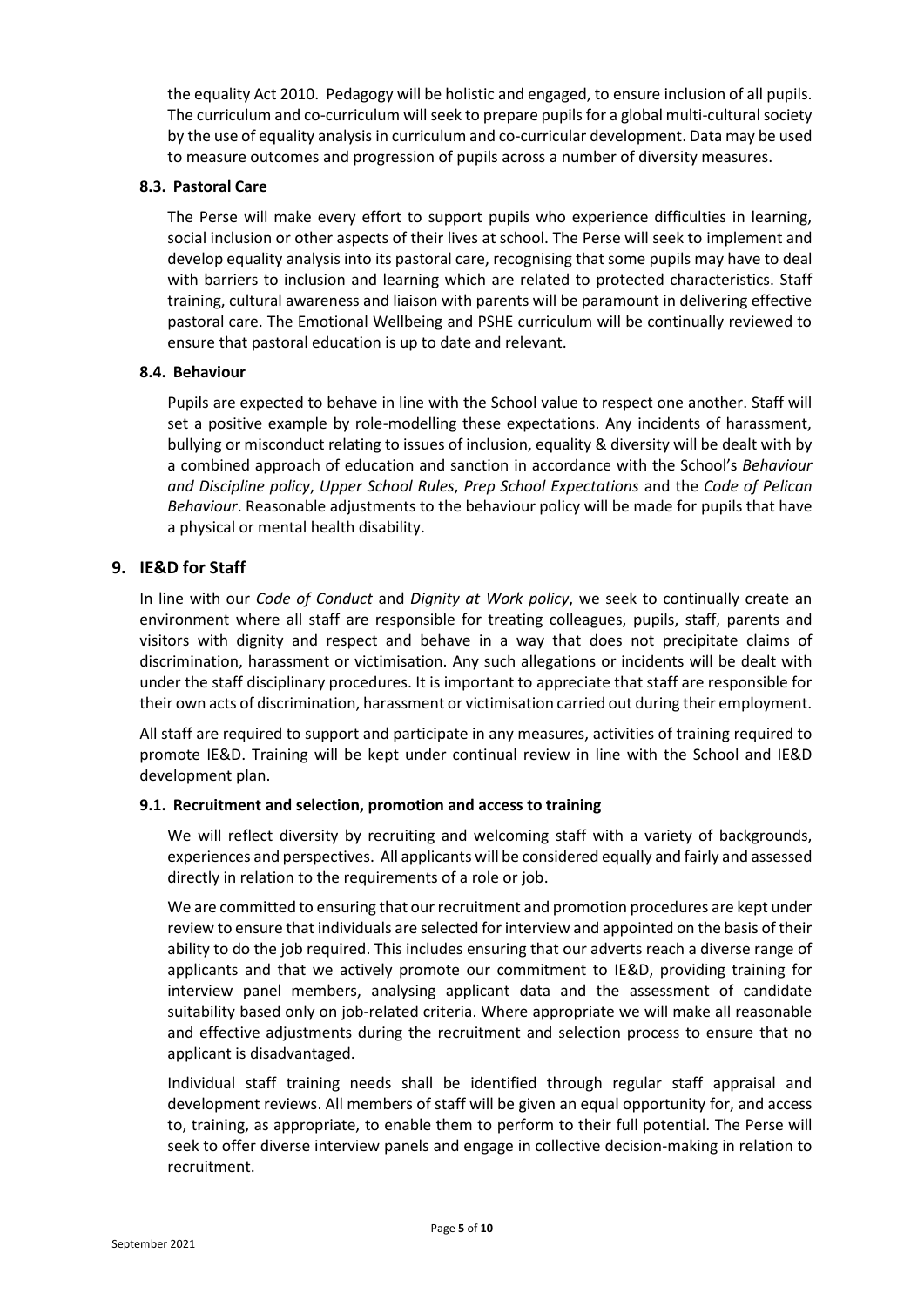Our conditions of service, benefits and facilities will be reviewed annually to ensure that they are available to all staff who should have access to them and that there are no unlawful obstacles to accessing them.

We will actively seek to make reasonable adjustments where there is a need to ensure that staff with disabilities have the same access to everything as a non-disabled person, as far as is reasonable practicable. If a member of staff feels they have a disability, they are encouraged to tell their line manager or the HR Department so that The Perse may support staff as much as possible.

# <span id="page-7-0"></span>**10. Complaints and Support**

If anyone believes that they have been discriminated against, bullied, harassed or victimised based on a protected characteristic they should follow the *Complaints policy* or *Grievance Procedure* or procedure set out in the *Dignity at Work policy* as appropriate.

We will take all complaints of discrimination, unfair treatment, harassment and bullying seriously. If a person feels excluded in any respect, they are encouraged to report this so that the school can respond appropriately and with sensitivity.

Pupils may speak with a trusted adult in school. This may include any member of teaching staff or pupils can go directly to the School's Pastoral Team. Staff should feel able to seek support from their Head of Department, Deputy Heads, the Assistant Head of IE&D or the Director of HR.

### <span id="page-7-1"></span>**11. Monitoring and Data**

We will monitor the effectiveness of this policy by undertaking an annual review of the IE&D work and progress towards the development aims guided by the IE&D Working Group. This report will be reviewed by the Executive Leadership Team and Governors and will be shared with the whole School community.

We will use appropriate methods of collecting, processing and evaluating data which will help us to identify any trends, establish where there may be underrepresentation and work towards improvements. Such information obtained may include:

- Information on race, sex, gender, age, disability, religion and belief, sexual orientation.
- Results from IE&D staff and pupil opinion surveys and other Satisfaction Surveys which may be carried out.
- Pay data so that we can fulfil our obligations under the Gender Pay Gap Regulations.

#### <span id="page-7-2"></span>**12. Communications and Publicity**

The Perse seeks to include people from under-represented groups in all communications and publicity. This means materials do not contain socially, racially biased or stereotypical terminology, information or illustrations which contravene this policy. It also includes a proactive approach to inclusion, which may include placing adverts in non-traditional outlets, establishing links with local community groups and organisations and developing progression partnerships with local educational institutions to develop IE&D work.

#### <span id="page-7-3"></span>**13. Review**

The Assistant Head of Inclusion, Equality & Diversity and the Director of HR in conjunction with the Head and Bursar will be responsible for reviewing this policy from a legislative and operational perspective, in consultation with the School's staff consultative bodies. Recommendations for any amendments will be reported to the Governing Board.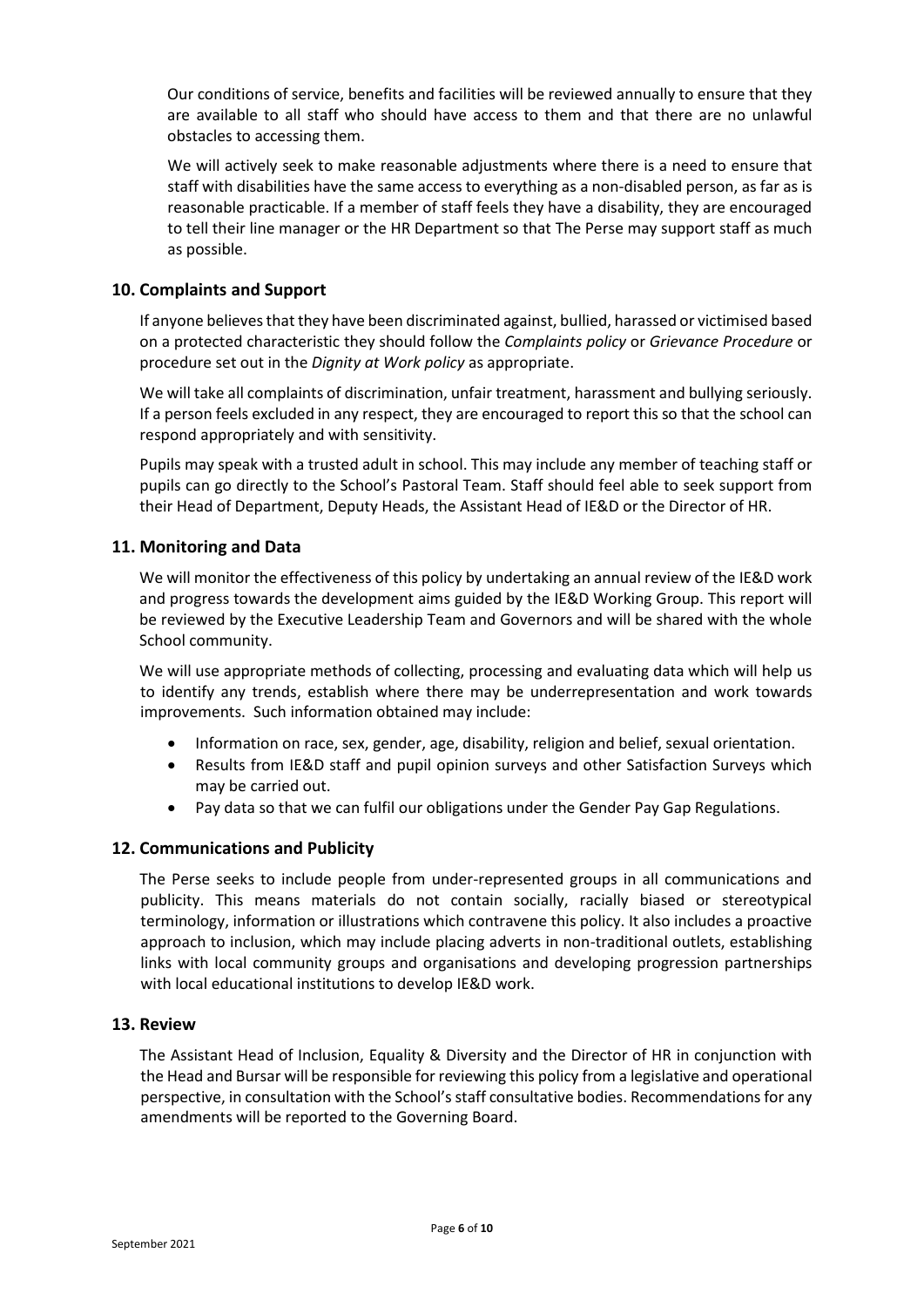# <span id="page-8-0"></span>**14. Record keeping**

All records created in accordance with this policy are managed in accordance with the School's *Records Management policy* and *Records Retention Schedule*.

The records created in accordance with this policy may contain personal data. The Perse School has a number of privacy notices which explain how personal data about pupils, staff and parents will be used. The privacy notices are published on the School's website. In addition, staff must ensure that they follow the School's data protection policies and procedures when handling personal data created in connection with this policy. This includes the School's *Data Protection Policy for Staff, Governors and Volunteers* and *Information Security and Sharing Data guidance* which are both contained in the *Data Protection and Information Security handbook*.

### <span id="page-8-1"></span>**15. Version Control**

| Date of adoption of this policy     | 6 <sup>th</sup> September 2021                                                                                                                                                     |  |
|-------------------------------------|------------------------------------------------------------------------------------------------------------------------------------------------------------------------------------|--|
| Date of last review of this policy  | June 2021                                                                                                                                                                          |  |
| Date for next review of this policy | June 2022 or earlier if necessary                                                                                                                                                  |  |
| Policy owners                       | Assistant Head (IE&D) / Director of Human<br><b>Resources</b>                                                                                                                      |  |
| Authorised by                       | Jonathan Scott<br>On behalf of the Board of Governors                                                                                                                              |  |
| Circulation                         | Governors / teaching staff / all staff parents /<br>pupils [on request]<br>Published on the School's website and<br>PersePortal and available from the School Office<br>on request |  |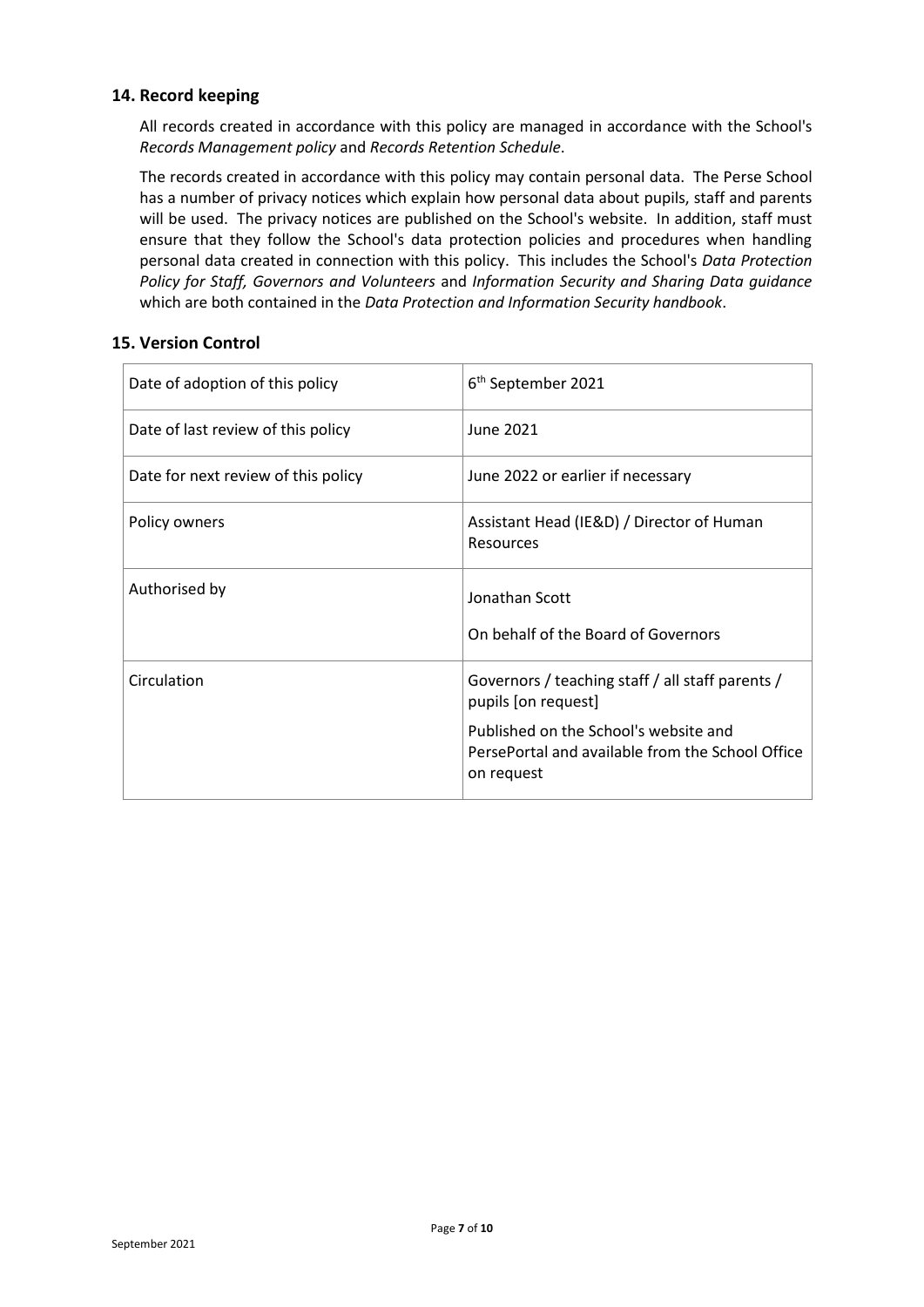# <span id="page-9-0"></span>**Appendix 1 - Definitions**

#### **Forms of discrimination**

**Types:** Discrimination may be direct or indirect and may occur intentionally or unintentionally.

- 1 **Direct discrimination:** direct discrimination occurs where:
	- 1.1 Someone is treated less favourably because of one or more Protected Characteristics. For example, rejecting an applicant because they would not "fit in" because of their race or sexual orientation is direct discrimination.
	- 1.2 Someone is less favourably treated because of their association with someone who has a Protected Characteristic. For example, treating a member of staff less favourably because they have a disabled child. (**Discrimination by association**)
	- 1.3 Someone is treated less favourably because they are perceived to have a Protected Characteristic. For example, treating a member of staff less favourably because they are believed to be (but may not actually be) homosexual. (**Perception discrimination**)
- 2 **Indirect discrimination:** occurs where an individual is subject to a provision, criterion or practice, applied to a group of people, which puts them at a particular disadvantage because of a protected characteristic, and it cannot be objectively justified. An example might be a minimum height requirement for a job. This is likely to eliminate proportionately more women than men. If this criterion cannot be objectively justified, because it is not a proportionate means of achieving a legitimate aim, then it will be indirectly discriminatory on the ground of sex.
- 3 **Discrimination arising from a disability:** occurs when you treat a disabled person unfavourably because of something connected with their disability and cannot justify such treatment.
- 4 **Harassment:** occurs when a person is subject to unwanted conduct related to a relevant protected characteristic, which can occur online and offline and which has the purpose or effect of violating an individual's dignity or creating an intimidating, hostile, degrading, humiliating or offensive environment for that individual.
- 5 **Victimisation:** can occur online and offline and is when an individual is subject to a detriment because they have made an allegation of, or given evidence about, the treatment of any individual (including themselves) who has been subject to any of the above.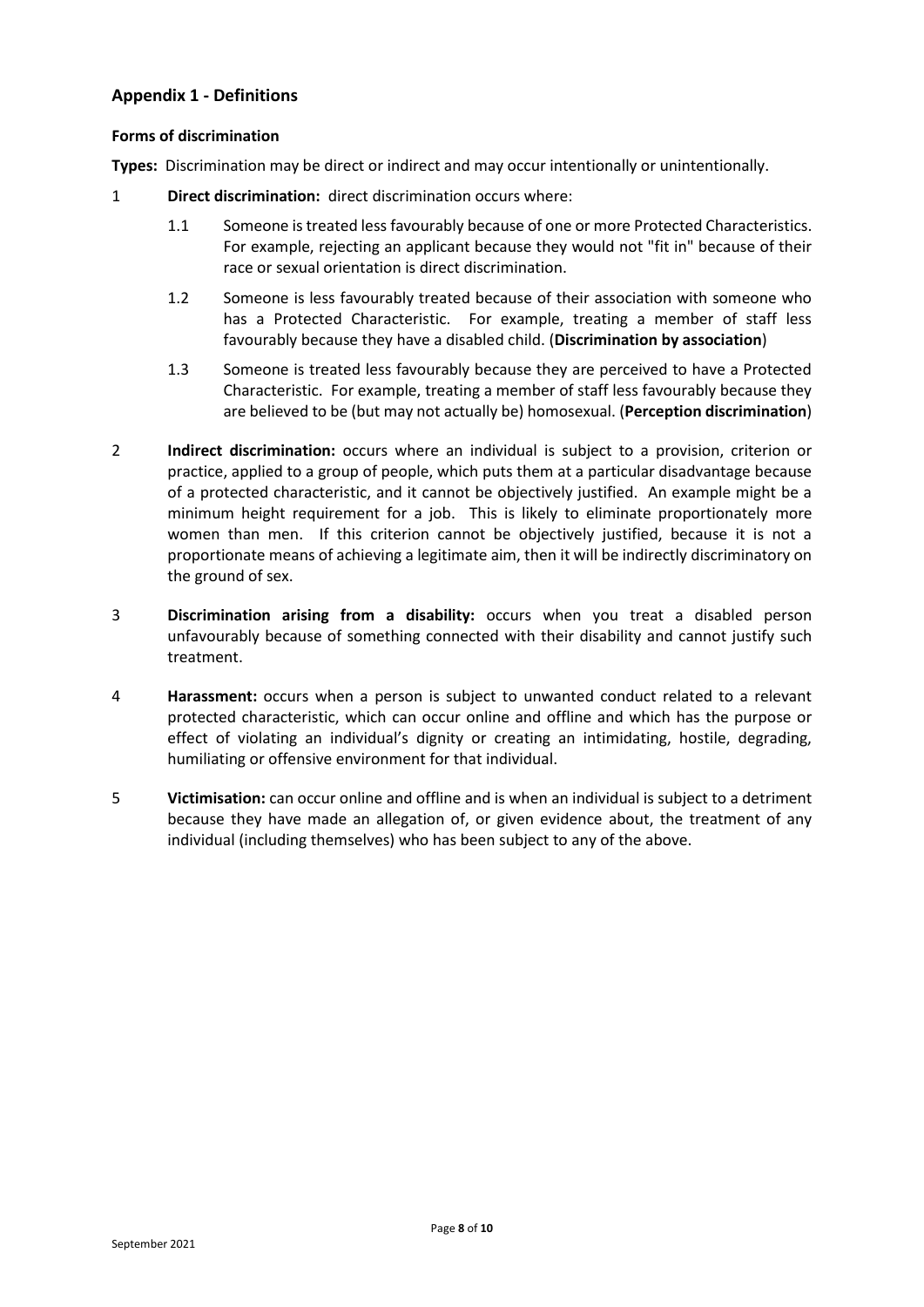# <span id="page-10-0"></span>**Appendix 2 - Examples of how schools can promote equality and diversity**

- Assessing, planning for and meeting the needs of pupils who experience barriers to learning.
- Providing support for pupils for whom English is an additional language.
- Access to a range of professional services, e.g., Speech & Language Therapy, Occupational Therapy, Physiotherapy, Social Work Services, Counselling and Psychological Services.
- Meeting the educational needs of pupils from Gypsy/Traveller families.
- Use of assistive technology to improve access to education, for example for pupils with sight loss, dyslexic pupils.
- Alternatives to written recording for pupils with sensory / communication / motor difficulties.
- Provision for Deaf and hard of hearing pupils to access information.
- Access to additional help or support for a wide range of learning difficulties.
- Making arrangement for pupils who wish to opt out of inclusion for certain elements of curricular and co-curricular learning.
- Making arrangements for pupils who are required to wear a particular form of dress or have dietary requirements because of their religion or belief. Making spaces for prayer and reasonable adjustments to attendance due to religious practices.
- Maximising opportunities to influence school policies through the Parent Teacher Association, and where required, providing information in the parent and / or carer's first language or provision of an interpreter.
- Use of equality analysis when organising school trips and other co-curricular activities.
- Displaying posters and information relating to IE&D.
- Accurate reporting and recording of prejudiced based bullying.
- Providing appropriate staff training
- Working with appropriate external organisations.